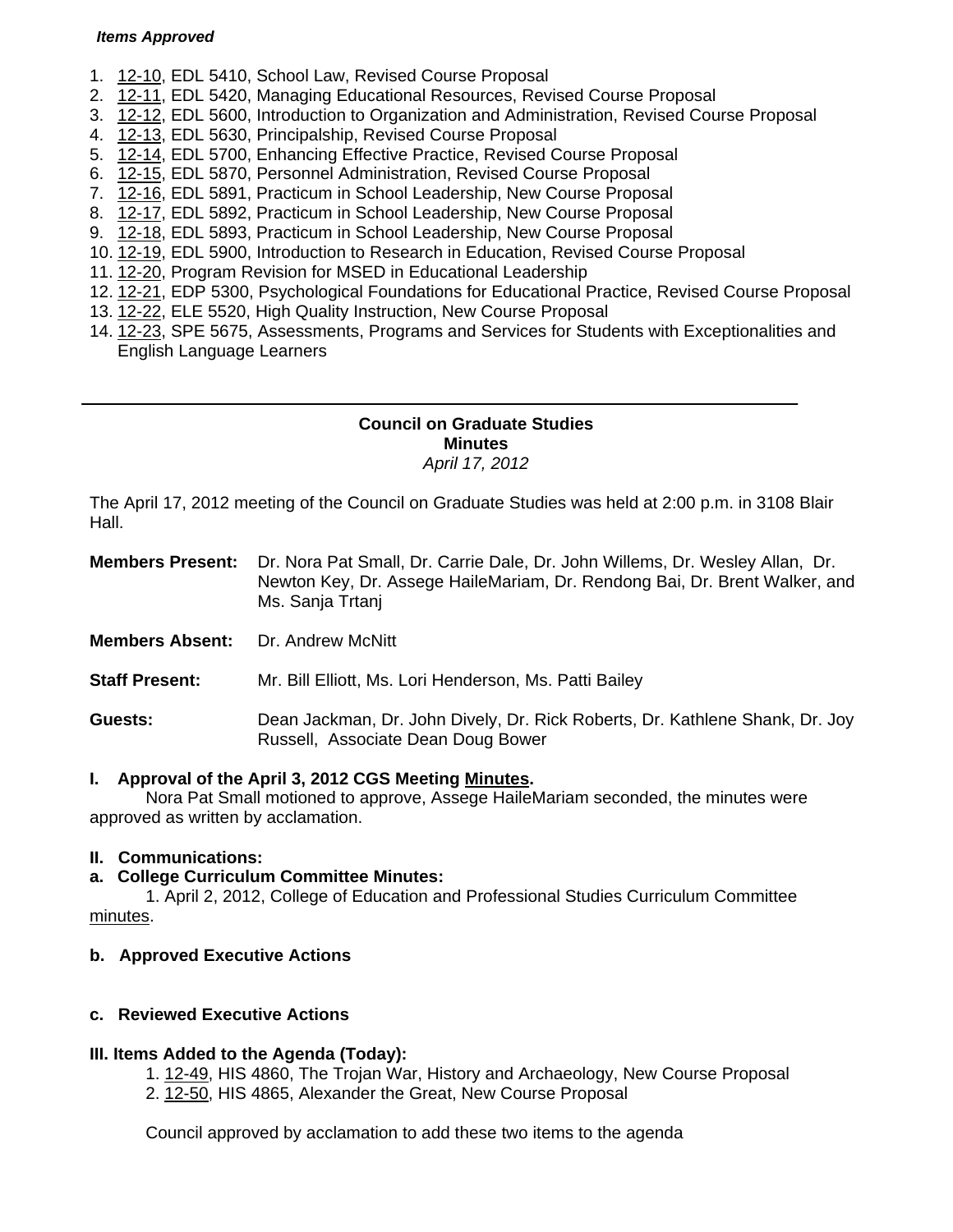## **IV. Items Acted Upon**

[1. 12-10, E](http://castle.eiu.edu/~eiucgs/currentagendaitems/agenda12-10.pdf)DL 5410, School Law, Revised Course Proposal (3-0-3) EDL 5410. School Law.

This course includes an analysis of selected general legal authorities and principles that effect PK-12 school leaders educational institutions. In addition, the course will require students to consider legal and ethical consequences of decision-making in safeguarding the values of democracy, equity, diversity and social justice. Key content areas will include but not be limited to the various sources of legal authority, the court system, the legislative process, governance of schools, rules and regulations, school policies, religion, student and parent rights and responsibilities, teacher rights and responsibilities, technology issues, curricula decisions, student discipline, bullying, sexual harassment, tort liability, qualified immunity, gender equity, civil rights, residency, and search and seizure. Prerequisite(s): EDL 5600 Introduction to Organization and Administration

2. [12-11, E](http://castle.eiu.edu/~eiucgs/currentagendaitems/agenda12-11.pdf)DL 5420, Managing Educational Resources, Revised Course Proposal (3-0-3) EDL 5420. Managing Educational Resources.

The course focuses on the identification, analysis and management of all resources essential to the successful operation of a school. Special attention is given to the understanding and responsibility of superintendents of schools, school principals, board members, students, teachers, and other staff members in promoting and nurturing quality relationships between the school and community. The course includes an investigative inquiry into how the efficient, effective and equitable utilization of all available resources critically impacts the establishment of educational programs focused on maximizing learning for all students. The course examines the Illinois fiscal operating systems to assist students in gaining an understanding of federal, state and local revenue sources, the requirement of accountability for these sources and the proper allocation of all resources to maximize the establishment of efficient, effective and equitable educational programming for all students. Students will be introduced to techniques for encouraging citizen involvement in schools, effective communication between the school and community, the use of media in promoting good school-community relations, community study and analysis, tax referenda and bond issue campaigns, and evaluations of school-community relations programs. Prerequisite(s): EDL 5600 Introduction to Organization and Administration (3 hrs.)

> 3. [12-12, E](http://castle.eiu.edu/~eiucgs/currentagendaitems/agenda12-12.pdf)DL 5600, Introduction to Organization and Administration, Revised Course Proposal

(3-0-3) EDL 5600. Introduction to Organization and Administration. In this course, prospective school leaders are provided a brief review of the history of American

education before focusing on the current issues facing schools. Students are also introduced to schools as organizations; to the nature of administrative work; leadership, the change process, and the impact of school culture; and the importance of clear mission and vision statements to the development of the school.

4. [12-13](http://castle.eiu.edu/~eiucgs/currentagendaitems/agenda12-13.pdf), EDL 5630, Principalship, Revised Course Proposal (3-0-3) EDL 5630. Principalship.

The major purpose of this course is to develop and nurture those educational leadership skills that are germane to being a successful principal at any level. The major thrusts of the course are to provide students with a conceptual base from which they can exert educational leadership, develop those technical skills necessary to function effectively as a principal, and identify and foster human skills associated with successful principals. Emphasis is also placed on relating skills acquired in this course to other courses required for the principal endorsement. Prerequisite(s): Admission to the Principal Endorsement Program

5. [12-14, E](http://castle.eiu.edu/~eiucgs/currentagendaitems/agenda12-14.pdf)DL 5700, Enhancing Effective Practice, Revised Course Proposal

2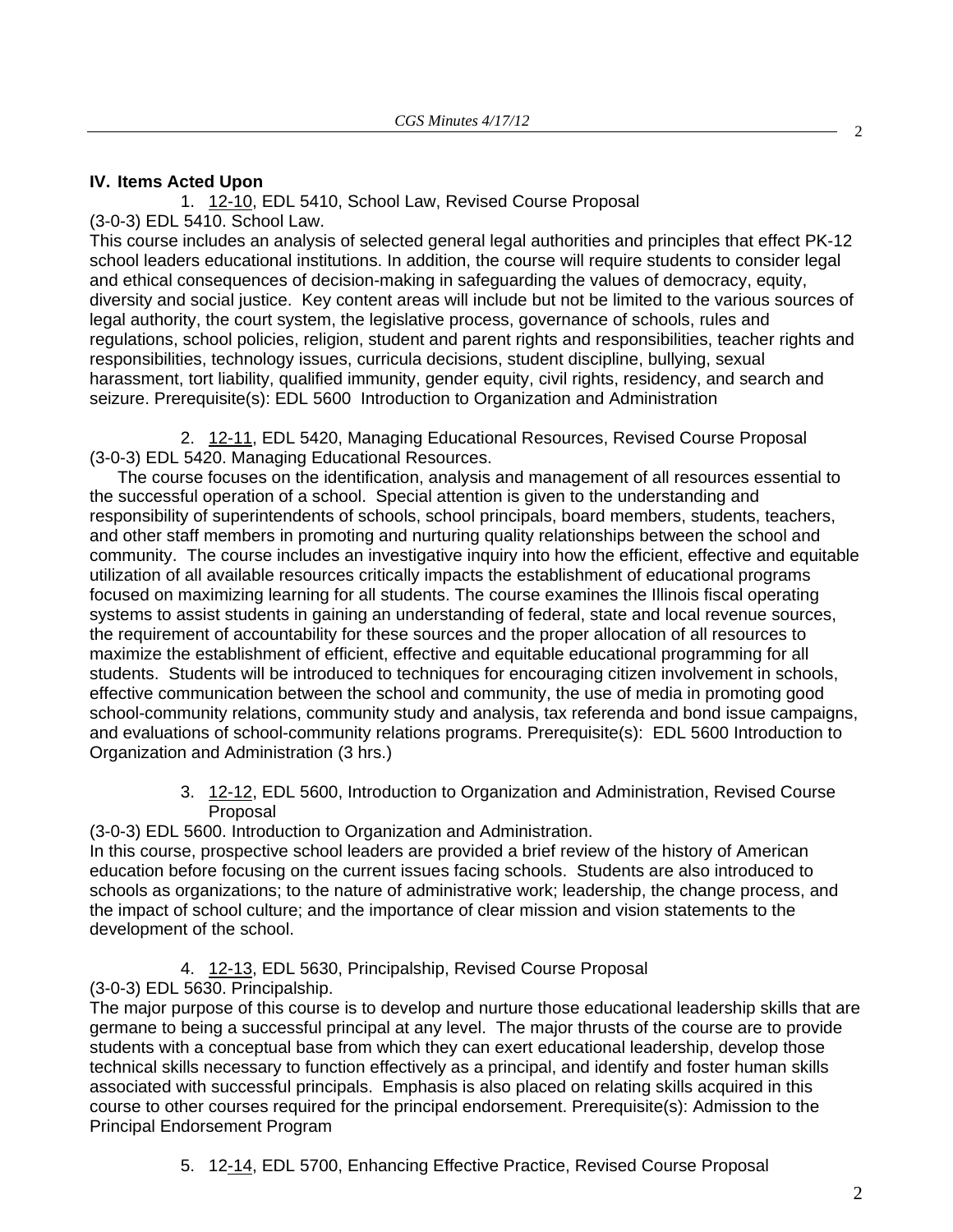# (3-0-3) EDL 5700. Enhancing Effective Practice.

This course examines the context and complexities of instructional practice. Areas of focus include: the identification, articulation and development of effective curricular and instructional practices; the roles and responsibilities of the supervisor, mentor and instructional coach; and the implementation of professional learning communities, programs and processes that enhance learning for all students. Prerequisite(s): EDL 5600 Introduction to Organization and Administration (3 hrs.)

6. [12-15, E](http://castle.eiu.edu/~eiucgs/currentagendaitems/agenda12-15.pdf)DL 5870, Personnel Administration, Revised Course Proposal (3-0-3) EDL 5870. Personnel Administration

In this course, prospective administrators are introduced to the management of personnel processes within the school community. The course identifies critical concepts from organizational and social theory that are essential to the effective, efficient and equitable management of school personnel. The course will cover all aspects of the personnel function including: planning, recruitment, selection, placement, evaluation, staff development, personnel management modules , collective bargaining, discipline and dismissal of personnel and the related state, federal laws and regulations. Prerequisite(s): EDL 5600 Introduction to Organization and Administration (3 hrs.)

[7. 12-16,](http://castle.eiu.edu/~eiucgs/currentagendaitems/agenda12-16.pdf) EDL 5891, Practicum in School Leadership, New Course Proposal (Arr-Arr-2) EDL 5891. Practicum in School Leadership.

Throughout the Educational Leadership program, students have participated in planned field experience activities embedded in their coursework. Practicum (internship) provides the student with extended time to synthesize and apply the knowledge as well as practice and develop the skills identified in ISLLC Standards 1-6. The Practicum provides for additional standards-based work in real settings, planned and guided cooperatively by the institution and school district personnel. The practicum requires students to work directly with their mentor (building principal) observing, participating in, and taking the lead in specific leadership tasks. \*EDL 5891, 5892 and 5893 comprise a year-long practicum opportunity. Student assignments and experiences may vary slightly depending on the host schools' mission, calendar and expectations. Prerequisite(s): Admission to the Principal Endorsement Program, Completion of EDL 5630-The Principalship with a grade of A or B, Required to pass the Illinois Principal Content Test

[8. 12-17, E](http://castle.eiu.edu/~eiucgs/currentagendaitems/agenda12-17.pdf)DL 5892, Practicum in School Leadership, New Course Proposal (Arr-Arr-2) EDL 5891. Practicum in School Leadership.

Throughout the Educational Leadership program, students have participated in planned field experience activities embedded in their coursework. Practicum (internship) provides the student with extended time to synthesize and apply the knowledge as well as practice and develop the skills identified in ISLLC Standards 1-6. The Practicum provides for additional standards-based work in real settings, planned and guided cooperatively by the institution and school district personnel. The practicum requires students to work directly with their mentor (building principal) observing, participating in, and taking the lead in specific leadership tasks. \*EDL 5891, 5892 and 5893 comprise a year-long practicum opportunity. Student assignments and experiences may vary slightly depending on the host schools' mission, calendar and expectations. Prerequisite(s): Admission to the Principal Endorsement Program, Completion of EDL 5630-The Principalship with a grade of A or B, Required to pass the Illinois Principal Content Test

9. [12-18, EDL 5893](http://castle.eiu.edu/~eiucgs/currentagendaitems/agenda12-18.pdf), Practicum in School Leadership, New Course Proposal (Arr-Arr-2) EDL 5891. Practicum in School Leadership.

Throughout the Educational Leadership program, students have participated in planned field experience activities embedded in their coursework. Practicum (internship) provides the student with extended time to synthesize and apply the knowledge as well as practice and develop the skills identified in ISLLC Standards 1-6. The Practicum provides for additional standards-based work in real settings, planned and guided cooperatively by the institution and school district personnel. The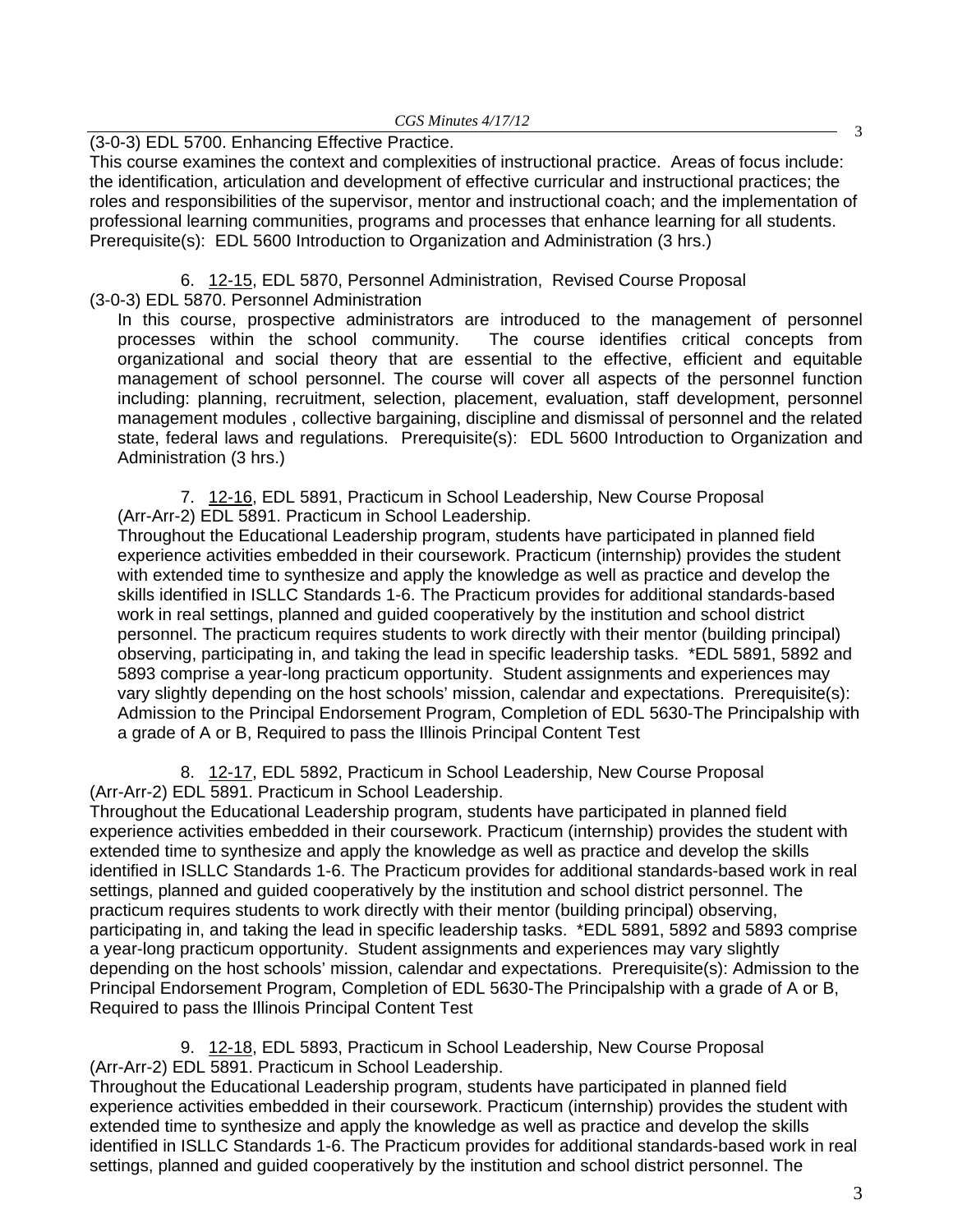practicum requires students to work directly with their mentor (building principal) observing, participating in, and taking the lead in specific leadership tasks. \*EDL 5891, 5892 and 5893 comprise a year-long practicum opportunity. Student assignments and experiences may vary slightly depending on the host schools' mission, calendar and expectations. Prerequisite(s): Admission to the Principal Endorsement Program, Completion of EDL 5630-The Principalship with a grade of A or B, Required to pass the Illinois Principal Content Test

10[. 12-19, ED](http://castle.eiu.edu/~eiucgs/currentagendaitems/agenda12-19.pdf)L 5900, Introduction to Research in Education, Revised Course Proposal (3-0-3) EDL 5900. Introduction to Research in Education

This course is an introduction to the use of research as a school leader in current PK-12 educational settings. As such, the course will focus on understanding basic principles of scientific inquiry to conduct, review and analyze research methods as a part of a systemic school improvement process. Topics covered will include the creation of research questions/hypotheses, operational definitions of research constructs, sampling methods, experimental and quasi-experimental designs, internal and external validity, basic psychometric and statistical methods, quantitative and qualitative inquiry, data analysis and Action Research methods. In addition, students will write an Action Research proposal in the students' area of PK-12 education interest.

John Dively presented the above course proposals. Council approved (all considered in one vote) unanimously with the following revisions:

All proposals- Part IV: 1a. and 3. Need to reflect parallel language regarding revisions; change "WEBCt" to "Learning Management System" throughout the proposal; Part V: 3. Need to list any journal articles or supplementary readings, at least a representation of what other supplementary material will be used; change all grading scales to list percentages only, not points; check "summer" on courses to be offered section

Item 12-12: Change the reference to the "history" of American education to say "a brief review of the history of American education before focusing on current issues" to avoid implying the course is about the history of education

Item 12-13: on grading scale change to "less that 60% is F"

Item 12-16: page 6- the #4 activity is missing

Items 12-16, 12-17, 12-18: add to the course description- "EDL 5891, 5892 and 5893 comprise a year-long practicum opportunity. Student assignments and experiences may vary slightly depending on the host schools' mission, calendar and expectations."

Item 12-19: Part IV, 1. Instead of bullets use A,B,C,D

11[. 12-20, P](http://castle.eiu.edu/~eiucgs/currentagendaitems/agenda12-20.pdf)rogram Revision for MSED in Educational Leadership John Dively presented the program revision, Council approved unanimously

> 12. [12-21,](http://castle.eiu.edu/~eiucgs/currentagendaitems/agenda12-21.pdf) EDP 5300, Psychological Foundations for Educational Practice, Revised Course Proposal

Rick Roberts presented, Council approved unanimously with the following revisions: Clarify which graduate learning objective is met by what; change "reflection" to "reaction"; remove first person language; page 3- change "tolerance" to "inclusive"

(3-0-3) EDP 5300. Psychological Foundations for Educational Practice.

This course is designed to increase the effectiveness of classroom teachers by enhancing their understanding of themselves and their students. A goal of the course is to make the organization of teaching, learning, and performance compatible with the psychological structures in which students are most productive, engaged, and likely to learn.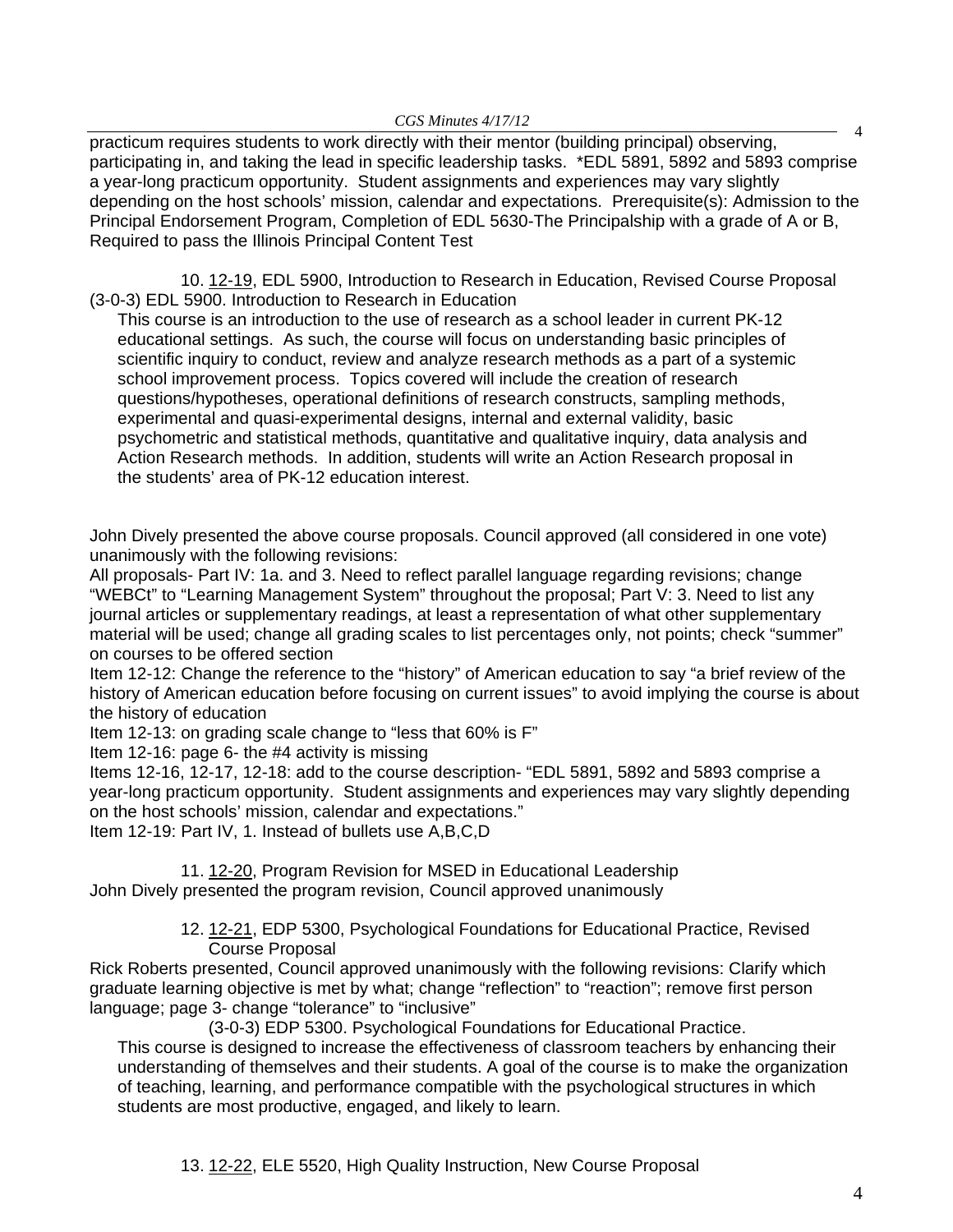For *Himala + 17712*<br>Joy Russell presented, Council approved unanimously

(3-0-3) ELE 5520. High Quality Instruction.

This course will provide a comprehensive study of research based instructional practices and explore various methods to facilitate adult learning in a school community. The following topics will be examined in the course: scientifically research based instruction across all content areas, with an emphasis on Literacy and Numeracy; Response to Intervention (RtI) including an analysis of the three tiers of intervention; types of assessment; analyzing data to drive instructional decision making; adult learning theory; various leadership roles in a school; and professional development models. Prerequisite(s): EDL 5600 Introduction to Organization and Administration (3 hrs.)

14. [12-23, S](http://castle.eiu.edu/~eiucgs/currentagendaitems/agenda12-23.pdf)PE 5675, Assessments, Programs and Services for Students with

Exceptionalities and English Language Learners, New Course Proposal Kathlene Shank presented, Council approved with the following revision- Part V, 2. Remove course packet cost

 (3-1-3) SPE 5675. Assessments, Programs and Services for Students with Exceptionalities and English Language Learners.

This course focuses on administrative selection and use of assessments and assessment strategies and use of data, including RtI data, to provide assistance to teachers and other school personnel in addressing the curricular and behavioral needs of learners with exceptional learning needs (ELN) and English Language Learners (ELL). Specific administrative understandings to be developed in this course include: requirements for and development of individualized education programs (IEP) and individual family service plans (IFSP); curricular needs of learners with exceptionalities and English Language Learners; use of data and methods to assist teachers in addressing the curricular needs of learners with exceptionalities and English Language Learners; and curricular modification strategies, including Universal Design for Learning, and evidence-based/research-based instructional strategies to meet the needs of each learner, including those with an IEP/IFSP and English Language Learners. Each candidate will develop a data based plan which focuses on the needs of a school to support services required to meet the needs of students with IEPs; IFSPs; and Section 504 plans; ELL; students at tier two or three in the RtI process; and learners with exceptionalities, including those identified as gifted. This plan will be developed utilizing a collaborative process. Course pre-requisites: EDL 5600, Introduction to Organization and Administration, and enrollment in or completion of an approved "principal preparation program" or permission of the Special Education Department Chairperson. Prerequisite(s): EDL 5600, Introduction to Organization and Administration, and enrollment in or completion of an approved "principal preparation program" or permission of the Special Education Department Chairperson.

# **V. Committee Reports:**

**Textbook Advisory-** John Willems, will not continue as CGS rep on the electronic learning resources subcommittee, need to consider a replacement

**Library Advisory**- Newton Key, last meeting featured archives and honoring research awardees

**Academic Technology** (ATAC)- Rendong Bai, LMS selected not announced yet **Enrollment Management**- Dean Augustine, not here

**Honorary Degree**- Andy McNitt, John Willems reporting there were four honorees and now there are three

**GSAC**- Bill Elliott, no report

 **Council on Assessment of Student Learning**- Nora Pat Small, final meeting and putting final report together

 **Enrollment Quality and Diversity Board**- Assege HaileMariam, -no report  **Team Grants Council**- Wesley Allan, never met